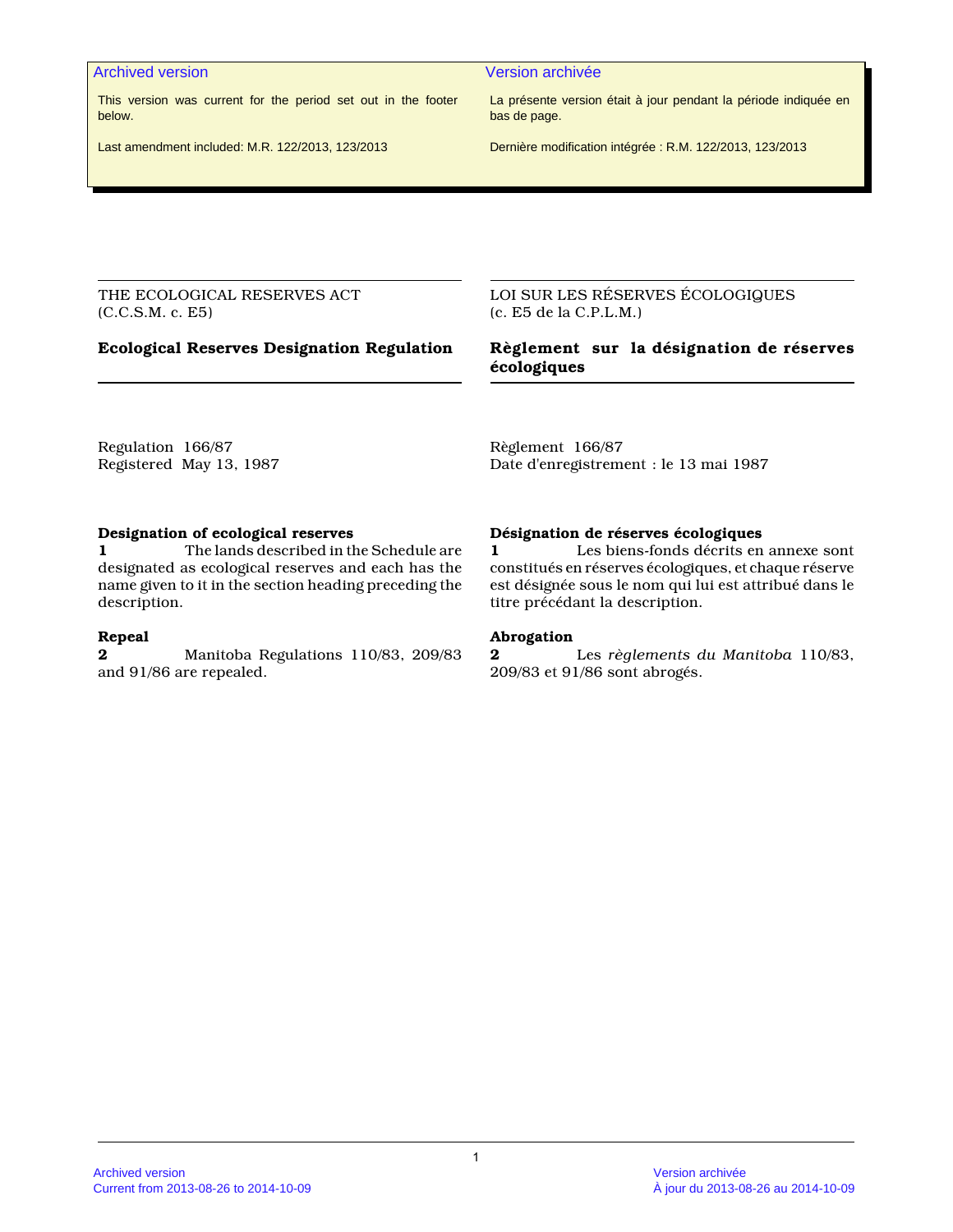# SCHEDULE ANNEXE

#### **Reindeer Island Ecological Reserve**

**1** All those portions of unsurveyed Townships 38, 39, 40 and 41, Ranges 4 and 5 west of the Principal Meridian in the Province of Manitoba, shown as Reindeer Island on a compiled plan filed in the Office of the Director of Surveys at Winnipeg as No. 18117, excepting thereout all those portions shown as parcels lettered A, B and C are hatched horizontally, diagonally and vertically respectively.

# **Wampum Ecological Reserve**

**2** The northwest quarter of Section 14 in Township 1, Range 12 East of the Principal Meridian in Manitoba excepting thereout all that portion taken for the right-of-way of the Canadian Northern Railway as same is shown on a plan filed in the Winnipeg Land Titles Office as No. 1400.

# **Red Rock Ecological Reserve**

**3** All those portions of Township 53 and 54, Range 22 West of the Principal Meridian in Manitoba contained within the limits bordered by hatched lines on a plan filed in the Office of the Director of Surveys as Winnipeg as No. 18361.

# **Brokenhead River Ecological Reserve 4**

(a) legal Subdivisions 5 and 6 and the north halves of Legal Subdivisions 3 and 4 of Section 16 in Township 14, Range 8 East of the Principal Meridian in Manitoba excepting thereout of said Legal Subdivision 5 the most northerly 750 feet in depth of the most westerly 400 feet in width thereof; and

(b) parcel lettered "A" which parcel is shown bordered pink on a plan of survey of part of the southwest quarter of said Section 16 filed in the Winnipeg Land Titles Office as No. 13841.

# **Réserve écologique de l'île Reindeer**

**1** Les parties des townships 38, 39, 40 et 41 non arpentés, rangs 4 et 5 à l'ouest du méridien principal du Manitoba, désignées sous le nom d'île Reindeer au plan d'ensemble déposé au bureau du directeur des Levés à Winnipeg sous le numéro 18117, à l'exception des parcelles A, B et C couvertes respectivement de hachures horizontales, diagonales et verticales.

# **Réserve écologique de Wampum**

**2** Le quart nord-ouest de la section 14 du township 1, rang 12 à l'est du méridien principal d u Manitoba, à l'exception de la partie constituant l'emprise du Chemin de fer Canadien du Nord et décrite au plan déposé au Bureau des titres foncier s de Winnipeg sous le numéro 1400.

#### **Réserve écologique de Red Rock**

**3** Les parties des townships 53 et 54, rang 22 à l'ouest du méridien principal du Manitoba , comprises dans les limites indiquées par des lignes hachurées au plan déposé au bureau du directeur des Levés à Winnipeg sous le numéro 18361.

# **Réserve écologique de la rivière Brokenhead 4**

a) Les subdivisions légales 5 et 6 et la moitié nord des subdivisions légales 3 et 4 de la section 16 du township 14, rang 8 à l'est du méridien principal du Manitoba, à l'exception de la partie de 750 pieds au nord sur 400 pieds à l'ouest située à l'extrémité nord-ouest de ladite subdivision légale 5;

b) La parcelle A délinéée en rose au plan d'arpentage d'une partie du quart sud-ouest de ladite section 16 déposé au Bureau des titres fonciers de Winnipeg sous le numéro 13841.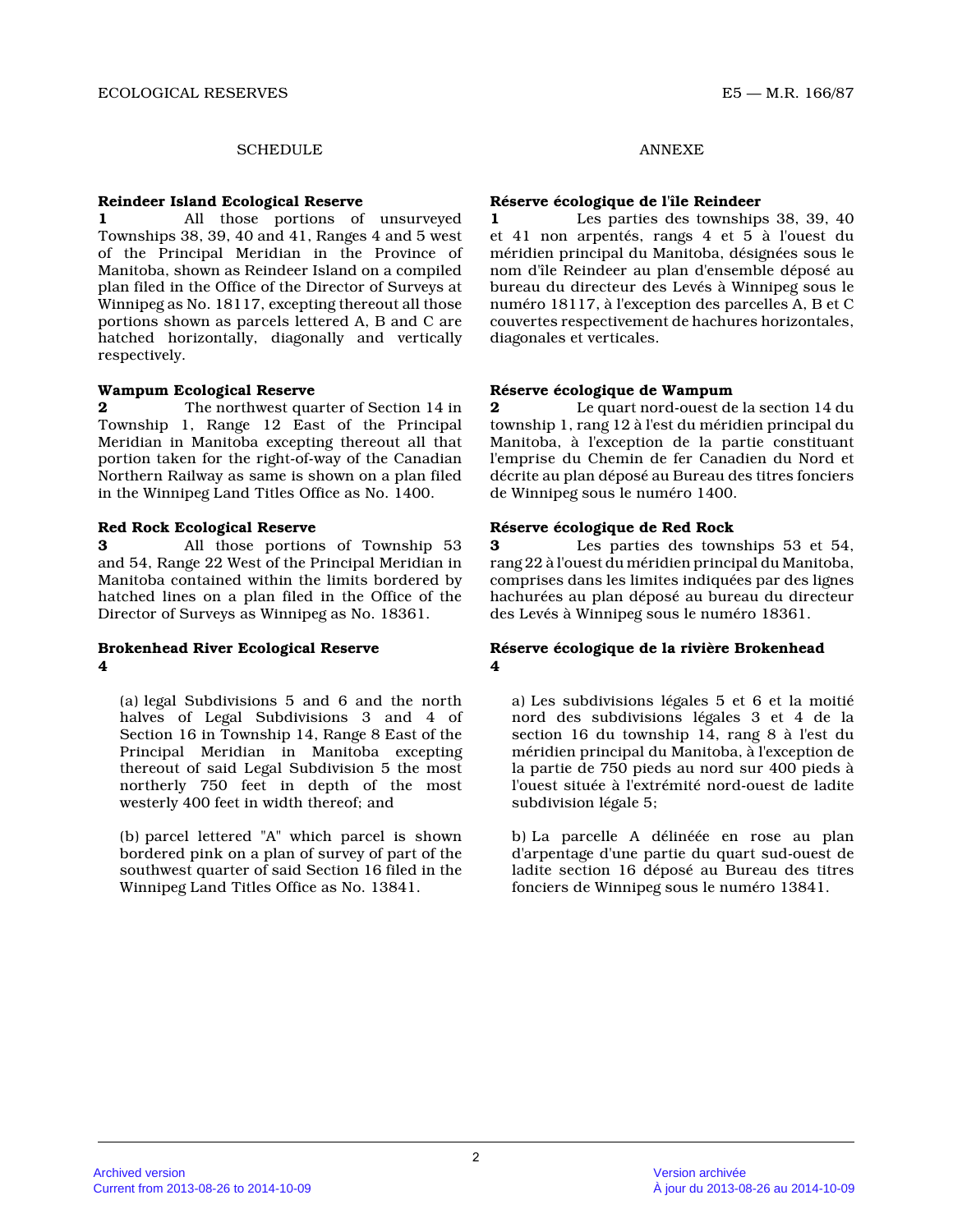# **Pocock Lake Ecological Reserve**

**5** All those portions of Sections 27, 28, 33 and 34, Township 5, Range 9 E.P.M., including Government Road Allowances, shown on Director of Surveys Plan 20509.

M.R. 36/97; 123/2013

# **Cowan Bog Ecological Reserve**

**6** All of Sections 5 and 8 in Township 36 and Range 23 West of the Principal Meridian in Manitoba.

# **Whitemouth River Ecological Reserve**

**7** All of the north half of Section 11 in Township 6 and Range 13 East of the Principal Meridian in the Province of Manitoba.

# **Long Point Ecological Reserve**

**8** All those portions of Township 46, Range 9 and 10 West of the Principal Meridian in th e Province of Manitoba, contained within a plan filed in the Office of Director of Surveys as number 19155.

# **Lewis Bog Ecological Reserve**

**9** All those portions of Sections 5, 6, 7, 8 and 18 of Township 10, Range 11 E.P.M., and Government Road Allowances shown on Director of Surveys Plan 19772.

M.R. 312/87; 36/97

# **Libau Bog Ecological Reserve**

**10** All those portions of Township 15, Range 7 East of the Principal Meridian in the Province of Manitoba, described as the N 1/2 of LS 2, 3, and 4 of Section 7, LS 5, 6, 7, and 8 of Section 7, the S 1/2 of LS 11 of Section 7, LS 5 of Section 8 and the NW 1/4 of Section 8.

M.R. 142/89

# **Baralzon Lake Ecological Reserve**

11 All those portions of Townships 124, 125 and 126 in Ranges 2, 3, 4, and 5 West of the Principal Medidian in the Provinc e of Manitoba, contained within a plan filed in the Office of Director of Surveys as number 19238.

M.R. 142/89

# **Réserve écologique du lac Pocock**

**5** La partie des sections 27, 28, 33 et 34, township 5, rang 9 E.M.P., y compris les emprises gouvernementales indiquées sur le plan n° 20509 du directeur des Levés.

R.M. 36/97; 123/2013

# **Réserve écologique de Cowan Bog**

**6** Les sections 5 et 8 du township 36, rang 23 à l'ouest du méridien principal du Manitoba .

# **Réserve écologique de la rivière Whitemouth**

**7** La moitié nord de la section 11 du township 6, rang 13 à l'est du méridien principal d u Manitoba.

# **Réserve écologique de Long Point**

**8** Les parties du township 46, rangs 9 et 10 à l'ouest du méridien principal du Manitoba, décrites au plan déposé au bureau du directeur des Levés sous le numéro 19155.

# **Réserve écologique de Lewis Bog**

**9** La partie des sections 5, 6, 7, 8 et 18, township 10, rang 11 E.M.P., et des emprises gouvernementales indiquée sur le plan du directeur des Levés nº 19772.

 $R.M. 312/87: 36/97$ 

# **Réserve écologique du marécage de Libau**

**10** La moitié nord des S.L. 2, 3 et 4 de la section 7, les S.L. 5, 6, 7 et 8 de la section 7, l a moitié sud de la S.L. 11 de la section 7, la S.L. 5 de la section 8 et le quart nord-ouest de la section 8 dans le township 15, rang 7 à l'est du méridien principal, au Manitoba.

R.M. 142/89

# **Réserve écologique du lac Baralzon**

**11** La partie des townships 124, 125 et 126, rangs 2, 3, 4 et 5 à l'ouest du méridien principal, au Manitoba, décrite au plan numéro 19238 déposé au bureau du directeur des Levés.

R.M. 142/89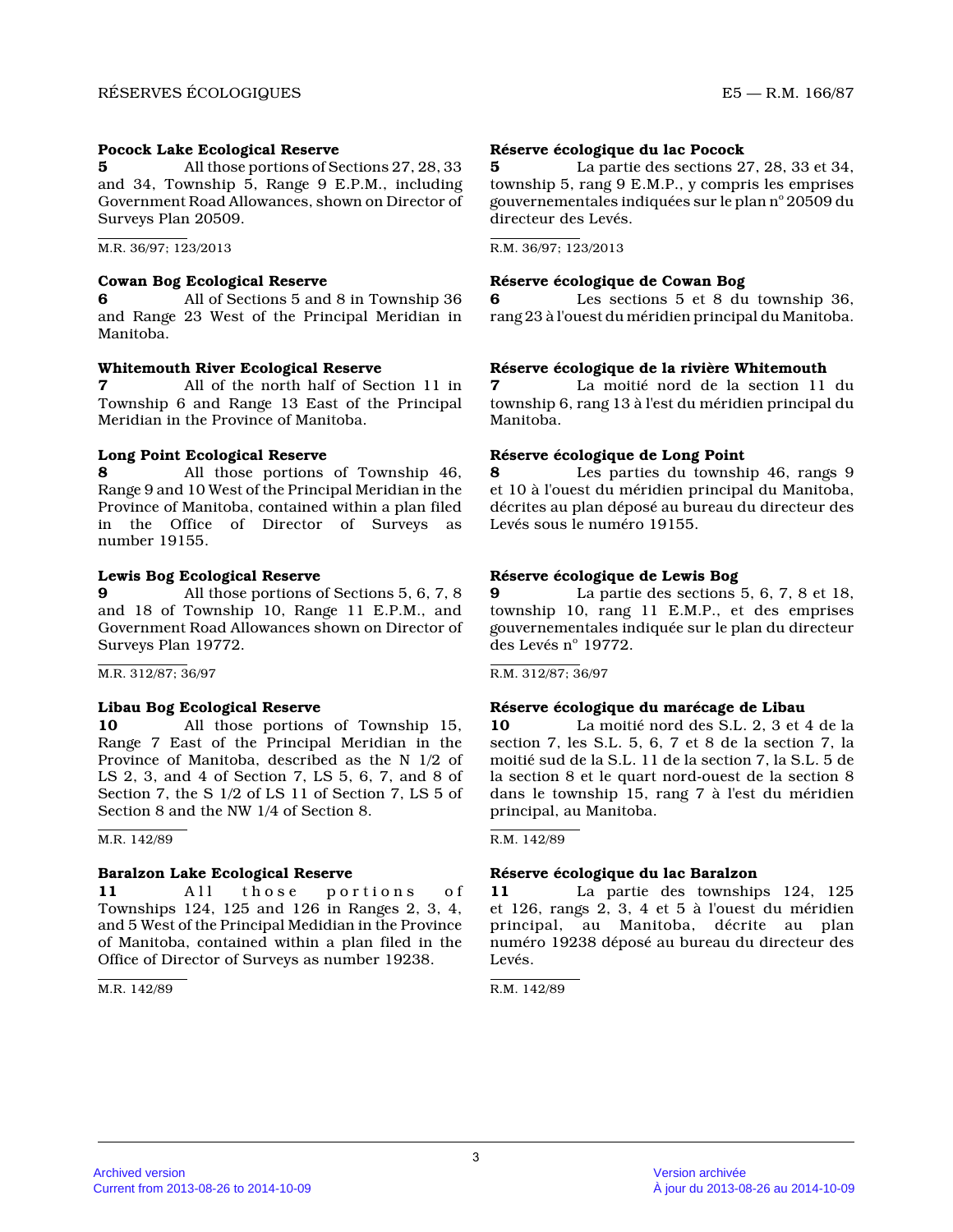# **Kaweenakumik Islands Ecological Reserve**

**12** All islands in Kaweenakumik Lake being in Townships 44 and 45 in Ranges 14 and 15 West of the Principal Meridian in the Province of Manitoba.

M.R. 142/89

# **Lake Winnipegosis Salt Flats Ecological Reserve**

**13** All those portions of Unsurveyed Township 47, Range 25 W.P.M. and Bed of Lake Winnipegosis, shown on Director of Surveys Plan 19558.

M.R. 14/92; 36/97

# **Lake St. George Caves Ecological Reserve**

**14** All those portions of the W.½ of Section 28, Township 30, Range 1 E.P.M., E. ½ of Section 29 in Township 30, Range 1 E.P.M., and Part of Government Road Allowance shown on Director of Surveys Plan No. 19773.

M.R. 36/97

# **Palsa Hazel Ecological Reserve**

**15** All those portions of Unsurveyed Townships 63 and 64, Range 26 W.P.M., shown as Ecological Reserve on Director of Surveys Plan 19814.

M.R. 36/97

# **Whitemouth Island Ecological Reserve**

**16** All those portions of Fractional Sections 35 and 36, Township 3, Range 13 E.P.M., Fractional Sections 31, 32 and 33, Township 3, Range 14 E.P.M., Fractional Sections 1 and 2, Township 4, Range 13 E.P.M., and Fractional Section 5, Township 4, Range 14 E.P.M. including Government Road Allowances shown on Director of Surveys Plan No. 19939.

M.R. 65/99

# **Réserve écologique des îles Kaweenakumik**

**12** Les îles du lac Kaweenakumik situées dans les townships 44 et 45, rangs 14 et 15 à l'ouest du méridien principal, au Manitoba.

R.M. 142/89

# **Réserve écologique des salants du lac Winnipegosis**

**13** La partie du township non arpenté 47, rang 25 O.M.P., et du lit du lac Winnipegosis indiquée sur le plan du directeur des Levés n<sup>o</sup> 19558.

 $R.M. 14/92: 36/97$ 

# **Réserve écologique des cavernes du lac St. George**

**14** La partie de la moitié ouest de la section 28, township 30, rang 1 E.M.P., de la moiti é est de la section 29, township 30, rang 1 E.M.P., e t de l'emprise gouvernementale indiquée sur le plan du directeur des Levés nº 19773.

R.M. 36/97

# **Réserve écologique de Palsa Hazel**

**15** La partie des townships non arpentés 63 et 64, rang 26 O.M.P., indiquée comme réserve écologique sur le plan du directeur des Levés n<sup>o</sup> 19814.

R.M. 36/97

# **Réserve écologique de l'île Whitemouth**

**16** La partie des sections divisées 35 et 36, township 3, rang 13, à l'est du méridien principal, des sections divisées 31, 32 et 33, township 3, rang 14, à l'est du méridien principal, des section s divisées 1 et 2, township 4, rang 13, à l'est du méridien principal, de la section divisée 5, township 4, rang 14, à l'est du méridien principal, et des emprises gouvernementales indiquée sur le plan nº 19939 du directeur des Levés.

R.M. 65/99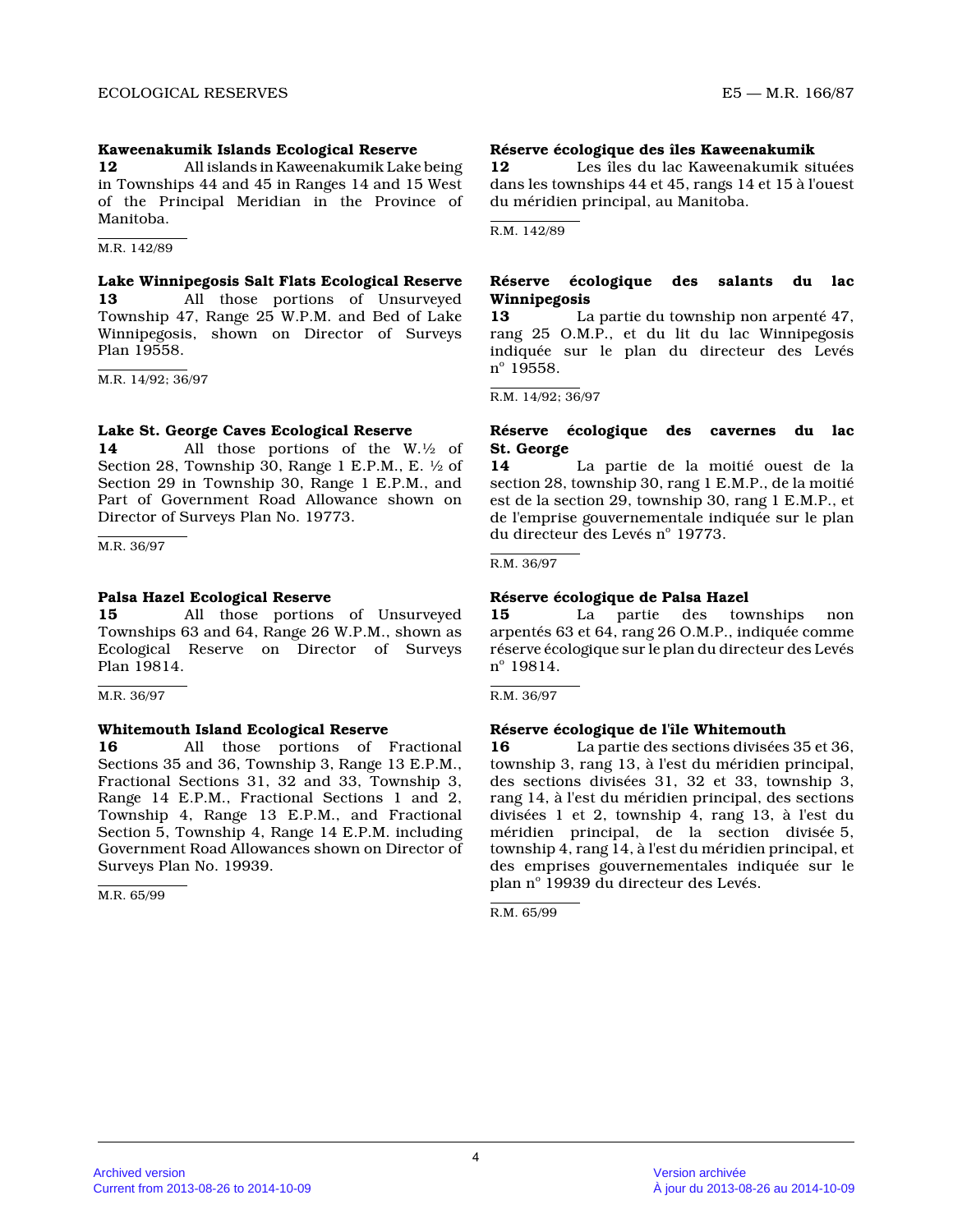# **Little George Island Ecological Reserve**

**17** All those portions of Little George Island in Lake Winnipeg shown on Director of Surveys Plan No. 20253.

M.R. 76/2004

# **Jennifer and Tom Shay Ecological Reserve**

**18** All those portions of River Lots 251 and 252 Parish of St. Norbert shown on Director of Surveys Plan No. 20274.

M.R. 211/2004

# **Brokenhead Wetland Ecological Reserve**

**19** All those portions of Sections 10, 15, 21, 22, 27, 28, 33 and 34, Township 16, Range 7 E.P.M. and Section 3, Township 17, Range 7, E.P.M., including Government Road Allowances, shown on Director of Surveys Plan No. 20485.

M.R. 89/2005; 82/2012

# **Armit Meadows Ecological Reserve**

**20** All those portions of Sections 32 and 33, Township 42, Range 29 W.P.M., Sections 2, 3, 4, 9, and 10 and Government Road Allowances, Township 43, Range 29 W.P.M., shown on Director of Surveys Plan No. 20351.

M.R. 138/2005

# **Birch River Ecological Reserve**<br>**21** All those portions of

**21** All those portions of Sections 3, 10 and 15 and Government Road Allowance, Township 40, Range 26 W.P.M. shown on Director of Surveys Plan No. 20352.

M.R. 138/2005

# **Whitemouth Bog Ecological Reserve**

**22** All those portions of Townships 12 and 13, Range 12 E.P.M., including Government Road Allowances, shown on Director of Surveys Plan No. 20379.

M.R. 62/2009

# **Réserve écologique de l'île Little George**

**17** Les parties de l'île Little George située dans le lac Winnipeg, indiquées sur le plan du directeur des Levés n° 20253.

R.M. 76/2004

# **Réserve écologique Jennifer et Tom Shay**

**18** La partie des lots riverains 251 et 252 de la paroisse de Saint-Norbert indiquée sur le pla n du directeur des Levés nº 20274.

R.M. 211/2004

# **Réserve écologique de Brokenhead Wetland**

**19** Les parties des sections 10, 15, 21, 22, 27, 28, 33 et 34 du township 16, rang 7 E.M.P., et de la section 3 du township 17, rang 7 E.M.P., y compris les emprises gouvernementales indiquées sur le plan du directeur des Levés nº 20485.

R.M. 89/2005; 82/2012

# **Réserve écologique d'Armit Meadows**

**20** La partie des sections 32 et 33, township 42, rang 29 O.M.P., ainsi que des sections 2, 3, 4, 9 et 10 et des emprises gouvernementales, township43, rang 29 O.M.P., indiquée sur le plan du directeur des Levés  $n^{\circ}$  20351.

R.M. 138/2005

# **Réserve écologique de la rivière Birch**

**21** La partie des sections 3, 10 et 15 et de l'emprise gouvernementale, township40, rang<sup>26</sup> O.M.P., indiquée sur le plan du directeur des Levés nº 20352.

R.M. 138/2005

# **Réserve écologique du marais Whitemouth**<br>**22** Les parties des townships 12 expansion

Les parties des townships 12 et 13, rang 12 E.M.P., y compris les emprises gouvernementales indiquées sur le plan n° 20379 du directeur des Levés.

R.M. 62/2009